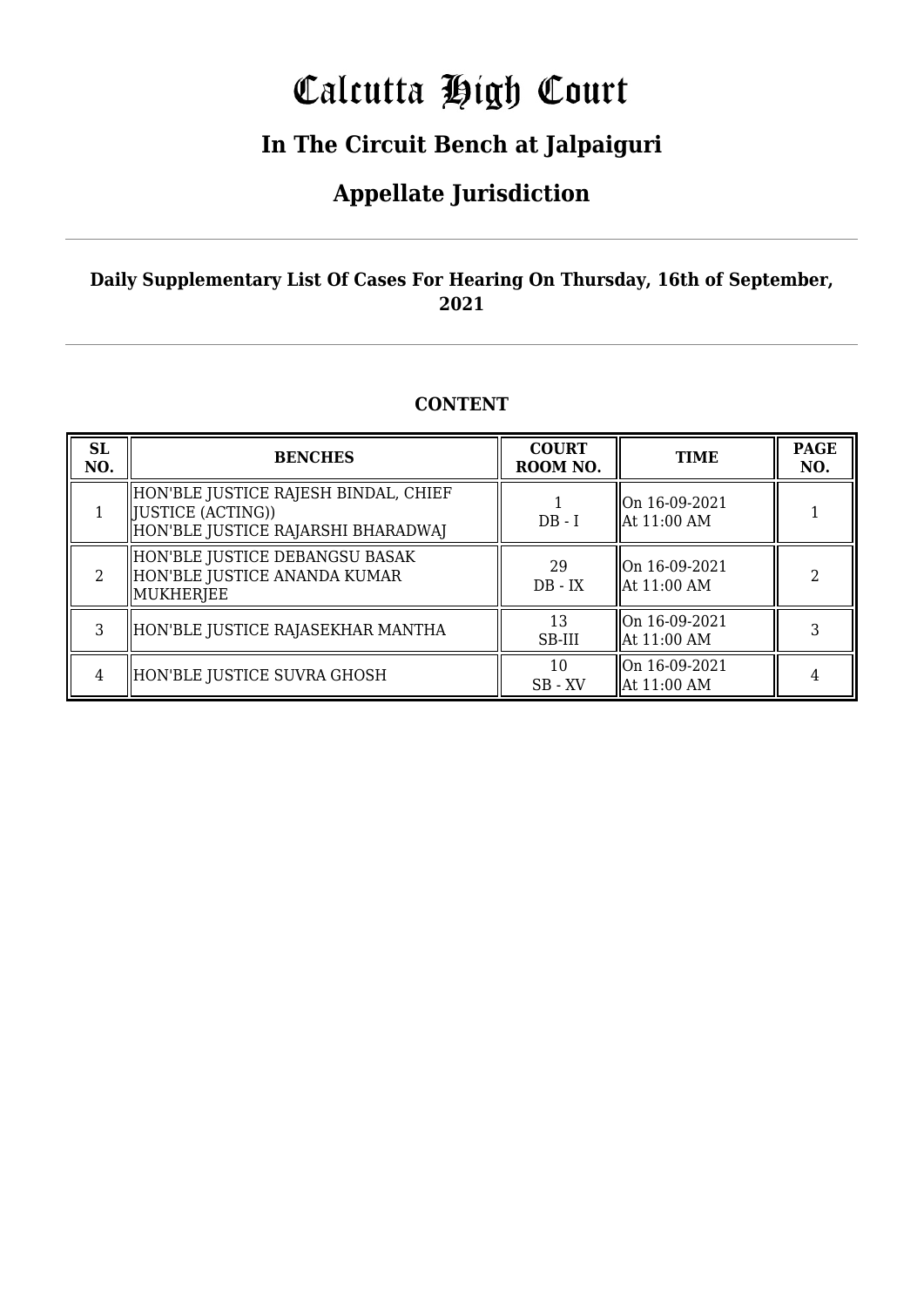

**DAILY CAUSELIST For Thursday The 16th September 2021**

**COURT NO. 1**

**DIVISION BENCH (DB - I)**

**AT 11:00 AM**

**HON'BLE JUSTICE RAJESH BINDAL, CHIEF JUSTICE (ACTING)) HON'BLE JUSTICE RAJARSHI BHARADWAJ (VIA VIDEO CONFERENCE)**

#### **FROM PRINCIPAL BENCH**

#### **PIL**

1 WPA/1212/2021 SARADA PLEASURE AND ADVENTURE LTD AND ANR VS Union of India AND ORS

KUM KUM MUKHERJEE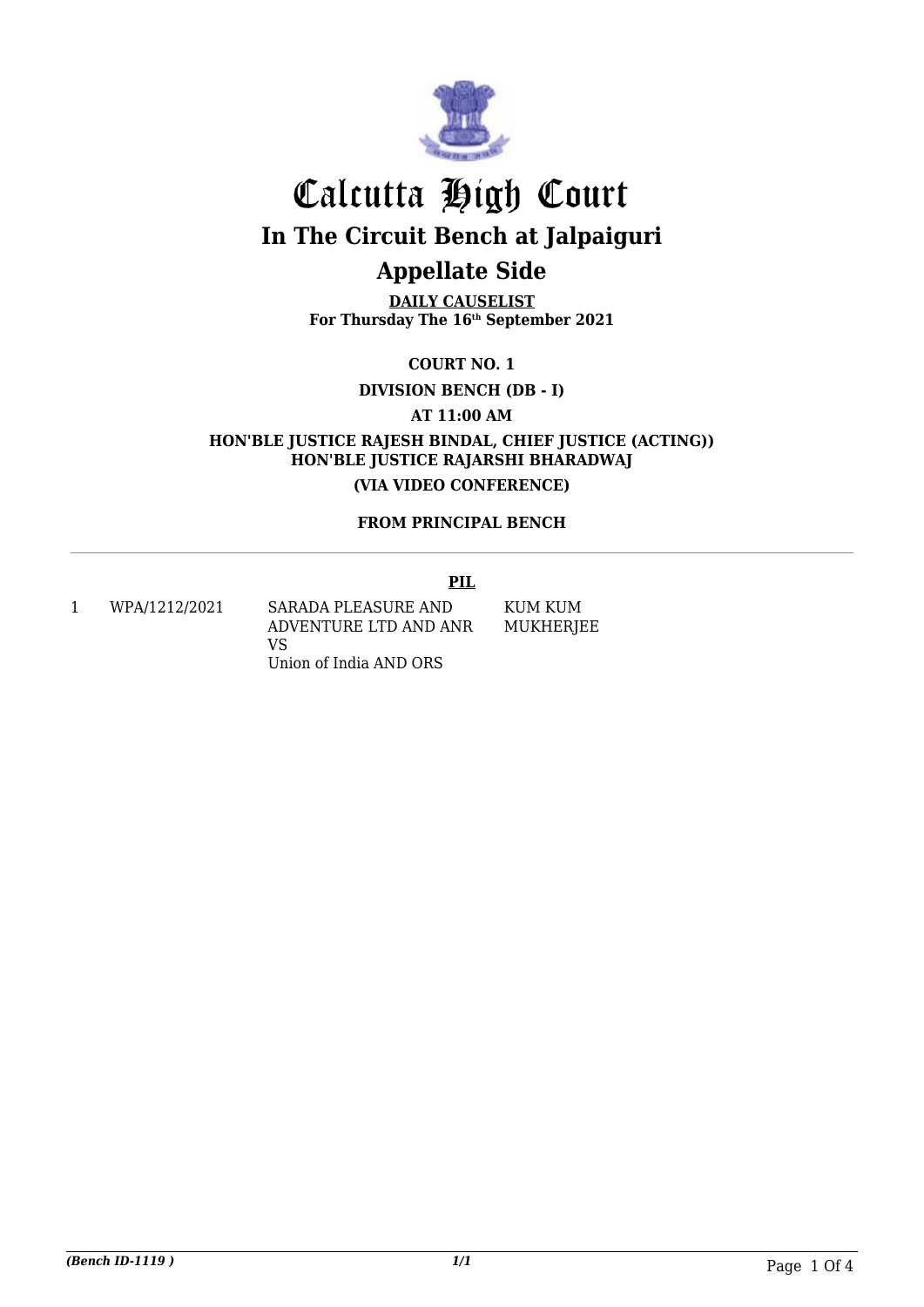

**DAILY CAUSELIST For Thursday The 16th September 2021**

**COURT NO. 29**

**DIVISION BENCH (DB - IX)**

**AT 11:00 AM**

**HON'BLE JUSTICE DEBANGSU BASAK HON'BLE JUSTICE ANANDA KUMAR MUKHERJEE (VIA VIDEO CONFERENCE)**

**FROM PRINCIPAL BENCH**

#### **APPLICATION FOR ANTICIPATORY BAIL**

| CRM/926/2021 | OM PRAKASH UPADHAYAY<br>VS<br>State of West Bengal | ABHMANYU<br><b>BANERJEE</b> |
|--------------|----------------------------------------------------|-----------------------------|
| CRM/933/2021 | SUKUMAR MANDAL<br>VS<br>State of West Bengal       | <b>ALOK BHOWMIK</b>         |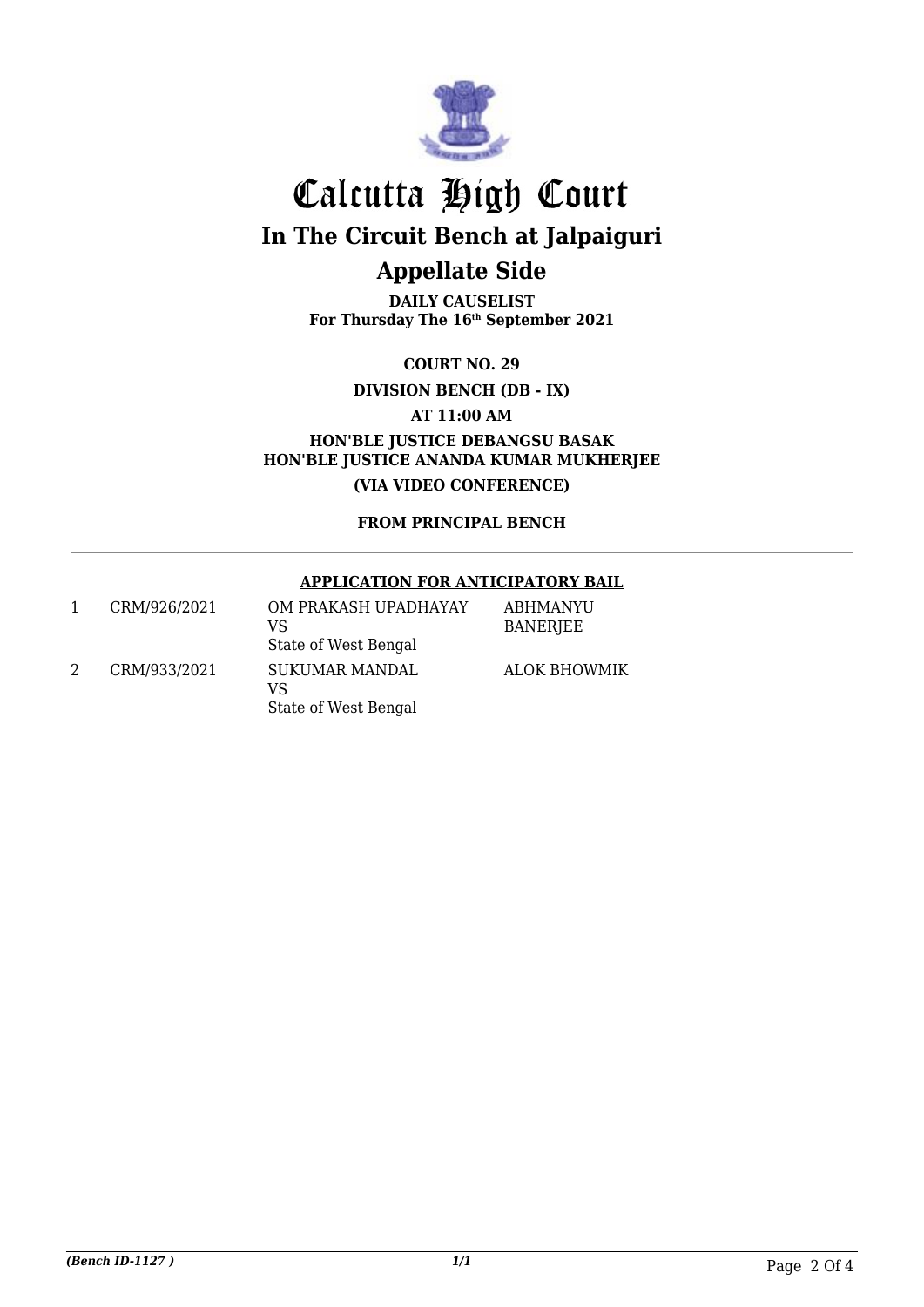

**DAILY CAUSELIST For Thursday The 16th September 2021**

**COURT NO. 13 SINGLE BENCH (SB-III) AT 11:00 AM HON'BLE JUSTICE RAJASEKHAR MANTHA (VIA VIDEO CONFERENCE)**

**FROM PRINCIPAL BENCH**

#### **MOTION**

1 WPA/1208/2021 DILIP DAS

VS STATE OF WEST BENGAL AND ORS.

JOYJIT DUTTA